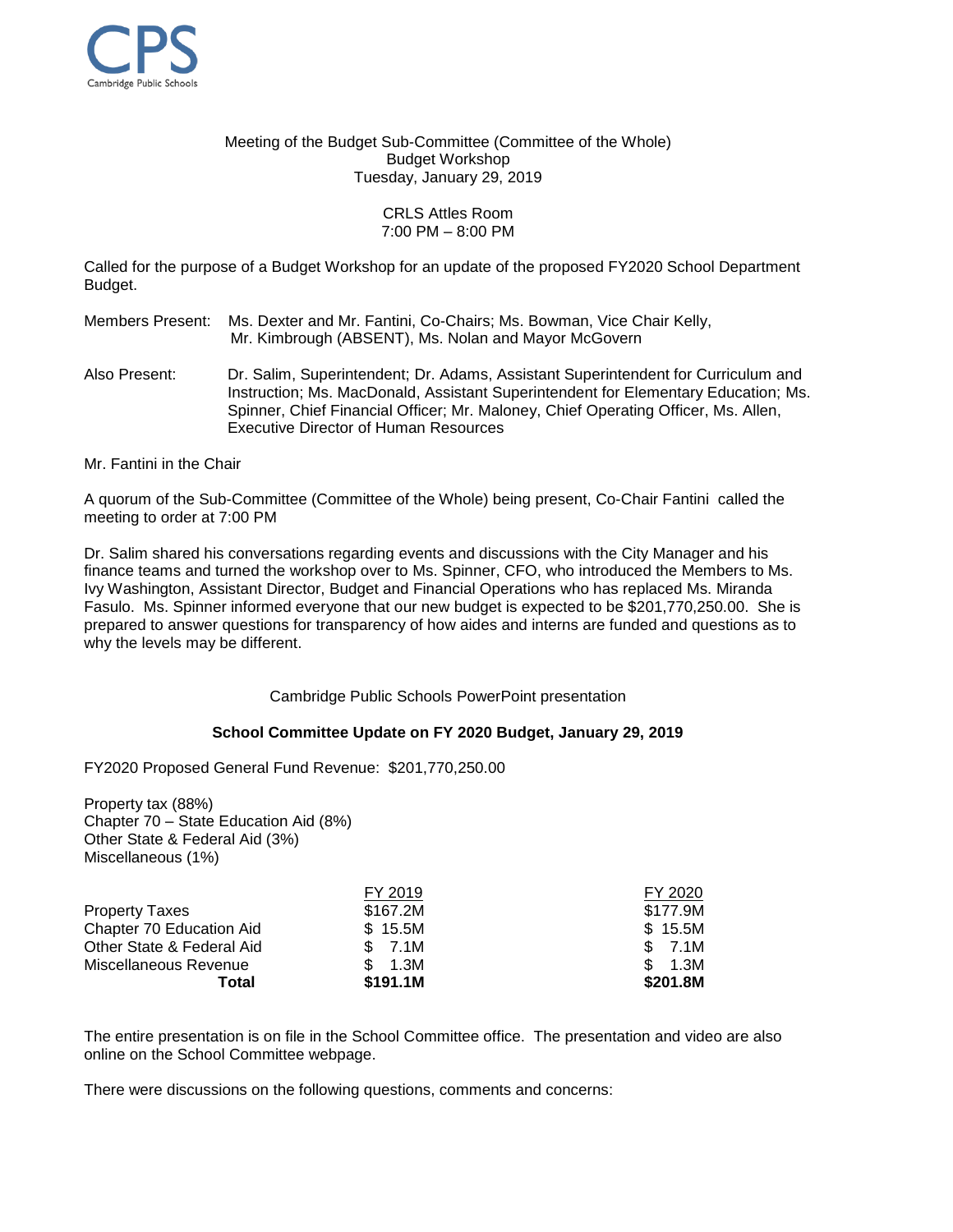Budget Sub-Committee of the Whole Budget Workshop January 29, 2019  $\hspace{1.5cm}$  2019

Ms. Nolan, wants to confirm if aide allocation will apply to first grade classrooms that only have 2 classrooms. Ms. Spinner explained that it was true. Ms. Nolan also wanted to know about staffing at Title I, is it district determined or school determined? Ms. Spinner answered that it is mostly district determined because of the requirements of the Title I Grant. Only school based funding on Title I grants presently are teachers.

Ms. Bowman asked for clarification between the School Improvement Plan, aka SIP and the schools determining how to use specific positions? Ms. Spinner stated it is separate depending on how it is allocated to the school. It is all general funds. She spoke about FTE's and SIP funding. Aide allocations are school based decisions.

Co-Chair Dexter's concern is the equity issue with the Montessori having Aides in every classroom because they scans three grades. Double graded classrooms do not get an aide even though they have more than one grade integrated into one classroom. There are many teachers that complain about being alone in a class that has children with disabilities, it results in frustrated teachers. We are told the same thing every year. Where is the partnership with these teachers?

Ms. Bowman cautioned all Members on language about listening to the Teachers, and sending a positive message.

Co-Chair Dexter introduced some facts showing how much our student to Teacher ratio has increased. Our Teacher to student ratio is the same as Salem Public Schools. We have the same number of Guidance Counselors as Brookline, consider the difference in the population. We have the same number of Paraprofessionals as Newton, consider the population. We have a very expensive infrastructure. We are not well staffed relative to other districts. What she has been saying is relative to the data.

Vice-Chair Kelly is wondering who makes the decision about how many aides are at the Montessori and other schools. She would like a little more information on how many students are in Sheltered English Immersion (SEI) classes?

Ms. Spinner answered that the Montessori Program was adopted by the School Committee 12 to 15 years ago as an accredited program in alignment with the Montessori Method. That aide allocation began there and has not been revisited.

Ms. Nolan clarified that the SIP funds have declined by 10 or 15%, however schools do not spend their SIP funds on things that the district provides funding for.

Ms. Spinner confirmed that the SIPs are per pupil based. She is not in agreement that SIP funds have declined by 10 or 15%.

Co-Chair Fantini stated that the Aide allocation is 1 to every 13 students, he asked what is the lowest it has ever been. Ms. Spinner answered that it has been as low as 1 to 9.

Co-Chair Fantini asked if veteran Teachers are in a school along with a Math Coach, are we willing to give leadership the authority to hire as they please, i.e. a math coach vs. three aides. He feels they know their schools the best and should be given flexibility.

Mayor McGovern stated that we have conversations that other districts cannot afford to have. We added 42 positions last year. Every school should get the baseline of something across the district and then if there are more needs at certain schools, those needs should be supplied. There is a benefit to more eyes and hands in the classroom. On the issue of extending the school day, or adding more teachers in the classroom, he feels it should be an *and* conversation as opposed to an *or* conversation. In respect to the Teachers, we cannot always do everything, but we can try.